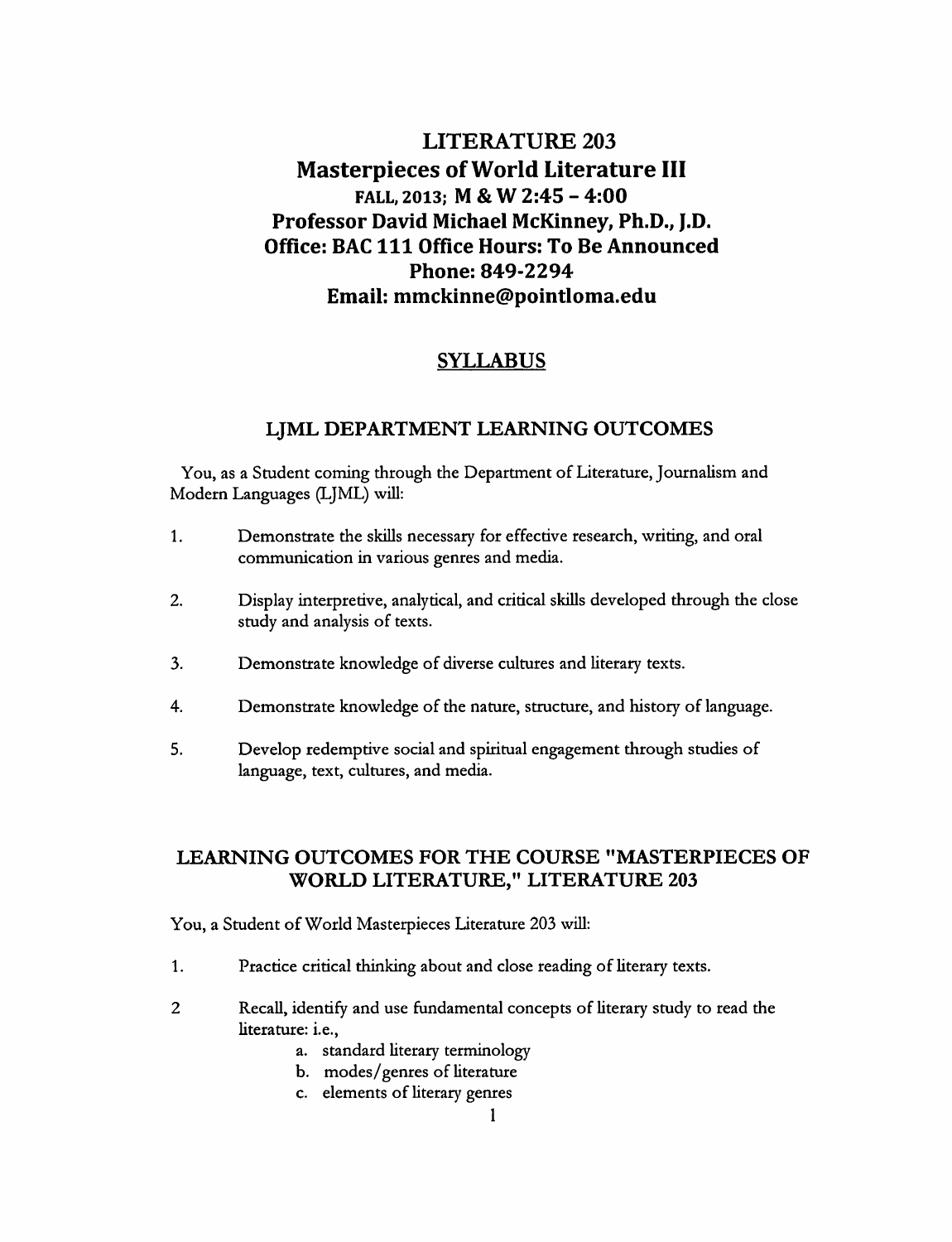- d. literary periods (dates, writers, characteristics, and important developments)
- Examine extra-literary research to evaluate meanings of literary texts and to  $3<sub>1</sub>$ formulate their own readings of the literary texts.
- $4.$ Connect the literary works with their own personal lives and with the social, cultural, and historical contexts of the works and their authors.

# *A PERSONAL WORD TO YOU, A STUDENT OF MINE, (PROFESSOR MCKINNEY) IN LITERATURE 203*

Literature 203, Masterpieces of World Literature, is a general education course designed to acquaint you, the student of higher education, with selective works universally acknowledged as "classics,' i.e., "Great Works." This course is the last of a three-course sequence and features works from the period of Realism/Naturalism up through the modern era and is one of the components of the General Education Program at Point Loma Nazarene University, under the category Developing Cognitive Abilities, namely "Seeking Cultural Perspectives."By including this course in a common educational experience for undergraduates, the faculty of P.L.N.U. support the pursuit of personal awareness and skill development, focusing on the analytical, communicative, and quantitative skills necessary for successful living in society.

### TEXTS

*The basic text used in this course is the Norton's Anthology, Western Literature (Volume 2), 8th ed. In addition, two paperbacks are required: Pirandello's drama Henry IV and Dostoevsky's novel Crime and Punishment, both available in our book store. You need not, of course, purchase these books from our bookstore, but it is essential that you purchase the edition of Crime and Punishment designated - please ask. Dostoevsky's "The Grand Inquisitor" and Andre Gide's "The Prodigal Son" will be passed out in class as separate hand outs; i.e., they need not be purchased.*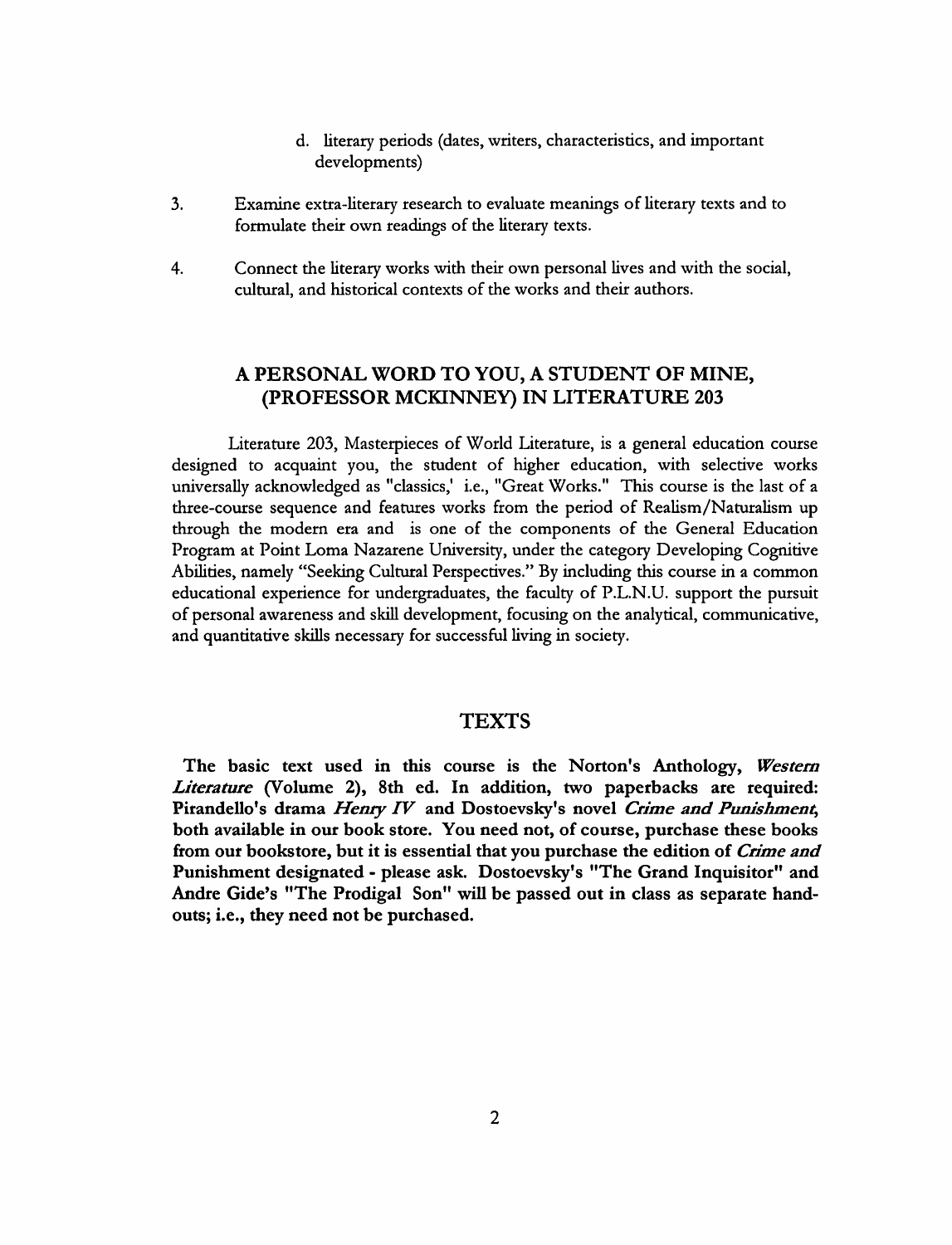# *READINGS*

| <b>WORK</b>                               | <b>AUTHOR</b>            | PAGE in TEXT    |
|-------------------------------------------|--------------------------|-----------------|
| <b>Madame Bovary</b><br>1.                | <b>Gustav Flaubert</b>   | 1033            |
| 2.<br><b>Crime and Punishment</b>         | <b>Fyodor Dostoevsky</b> | Paperback       |
| <b>Notes from Underground</b><br>3.       | <b>Fyodor Dostoevsky</b> | 1250            |
| "The Grand Inquisitor"<br>4.              | <b>Fyodor Dostoevsky</b> | <b>Hand-out</b> |
| The Death of Ivan Ilyich<br>5.            | Leo Tolstoy              | 1327            |
| 6. The Cherry Orchard                     | <b>Anton Chekhov</b>     | 1503            |
| <b>Hedda Gabler</b><br>7.                 | <b>Henrik Ibsen</b>      | 1407            |
| 8.<br>Henry IV                            | Luigi Pirandello         | Paperback       |
| <b>Six Characters Search for an</b><br>9. | Luigi Pirandello         | Paperback       |
| 10.<br>The Return of the Prodigal Son     | <b>Andre Gide</b>        | <b>Hand-out</b> |
| 10. The Metamorphosis                     | <b>Franz Kafka</b>       | 1964            |
| 11. The Barking                           | Ingeborg Bachman         | 2333            |
| 12. <i>Requiem</i>                        | Anna Akhmatova           | 2028            |
| 13. The Good Woman of Setzuan             | <b>Bertolt Brecht</b>    | 2112            |
| 14. Matryona's House                      | A. Solzhenitsyn          | 2262            |

# *AND SO WHO CARES ANYWAY -AND WHY?*

*The above-mentioned works are all considered "classics," because they were created by artistic writers of singular genius. They have not, however, found universal acclaim merely because of creative form, but also because of profound combination of form and content. Importantly, each work has something significant to contribute to our understanding about the essence of life, society, God, the world, man and woman, and the interwoven relationships each has with the other. In other words, these works are "stories" about you and*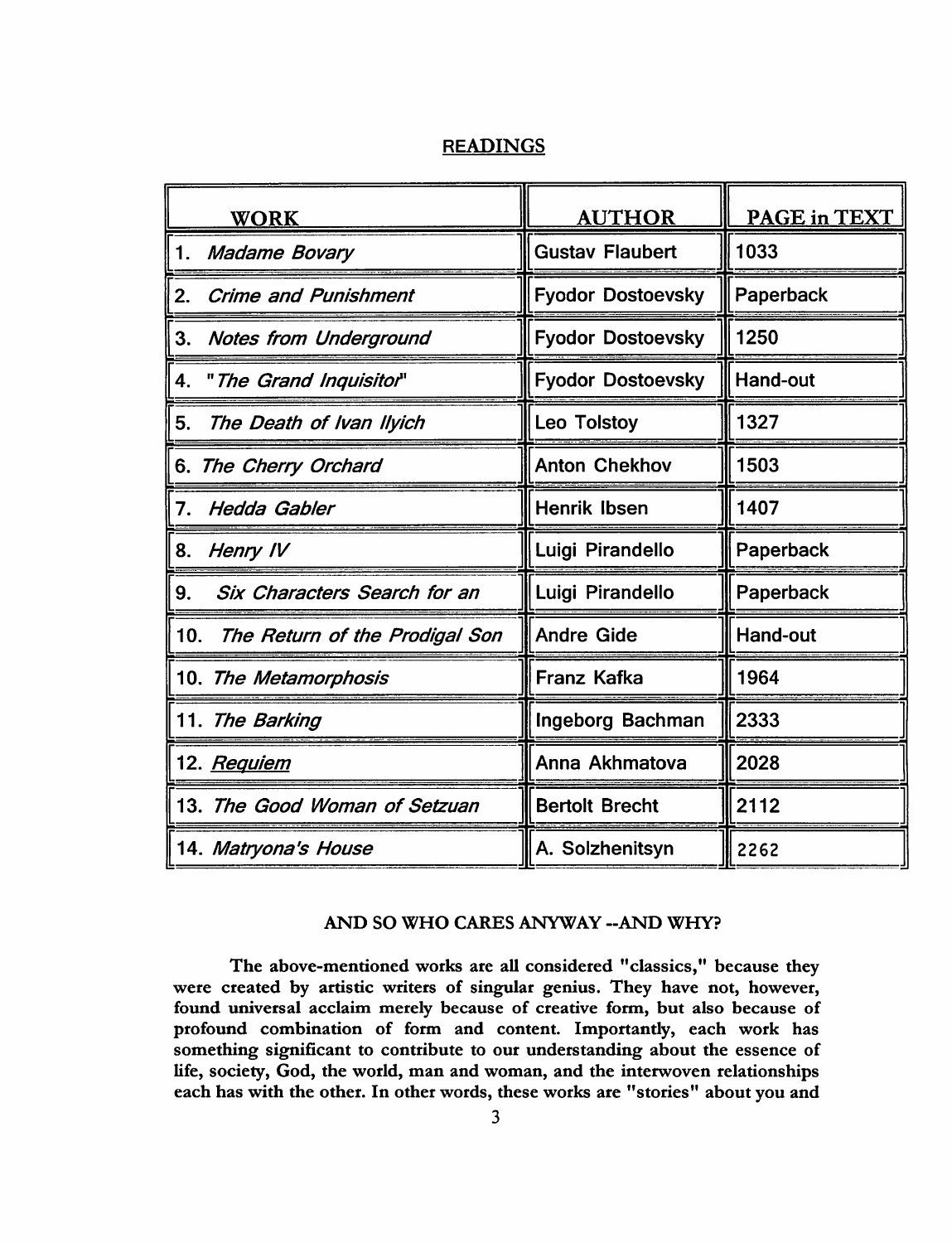*me and the complex, problematic, oftentimes painful, yet beautiful and exciting world in which we live. As you would expect, many of these works (stories) will not be "easy" reading; i.e., they are not "soap-opera" level entertainment. Indeed, a cursory reading will rarely suffice for a thorough understanding of these works. Rather, in order to properly gain insight and appreciation into these works, you may well find it necessary to read each work thoughtfully and then to review what you have read. By engaging in this practice, you will be training yourself to read with an ever increasing level of comprehension, a skill that you will take with you throughout your future life both as a reader (of any type of literature including the Bible) and as a viewer of other media forms, such as the film medium. Indeed, developing the ability to think critically, as we will be doing together, will be an important contribution to your life in whatever field you may find yourself.*

*To test your understanding of any respective work, you should discipline yourself to retell [verbally and pictorially] work in your own mind. If you can do that [i.e., if you can see (visualize) it], you will not only know the story, you will also be able to the work when we subject it to our class discussion. Such an approach is especially recommended for those students who desire a grade which would indicate superior achievement and mastery of the material handled in this course.*

*More specifically, this course is intended to introduce you to samples of some of the greatest works of literature ever produced by thinking and creating artists, throughout various parts of our world, a world which, as you are well aware, is becoming increasingly smaller and complex. Because these works are masterpieces, (the list of classics is not codified and is continually expanding as we are introduced to writers heretofore ignored or silenced], it is hoped that your learning will not be an esoteric learning experience in an "ivory tower." On the contrary, these works should stimulate your mind and your independent thinking. My personal goal is to engage you in a close examination of some of the tough, but essential (universal), questions and issues that impact all our lives, i.e., aspects of life which all humans commonly share. At the same time, you will become well versed, it is hoped, in some of the most noted masterpieces of all world literature. And all this we do together as a community of learners, meaning we will be experiencing these new worlds of thought together in a shared community experience.*

*Finally, this course is designed to help you grow both intellectually and spiritually, and also to assist you in coming to a deeper understanding —albeit at times, perhaps, a confused, painful and frustrating understanding — and love of God, of yourself and of others, as well as of the world we live in, thereby enriching your life while also preparing you for a life of continued learning and thought.*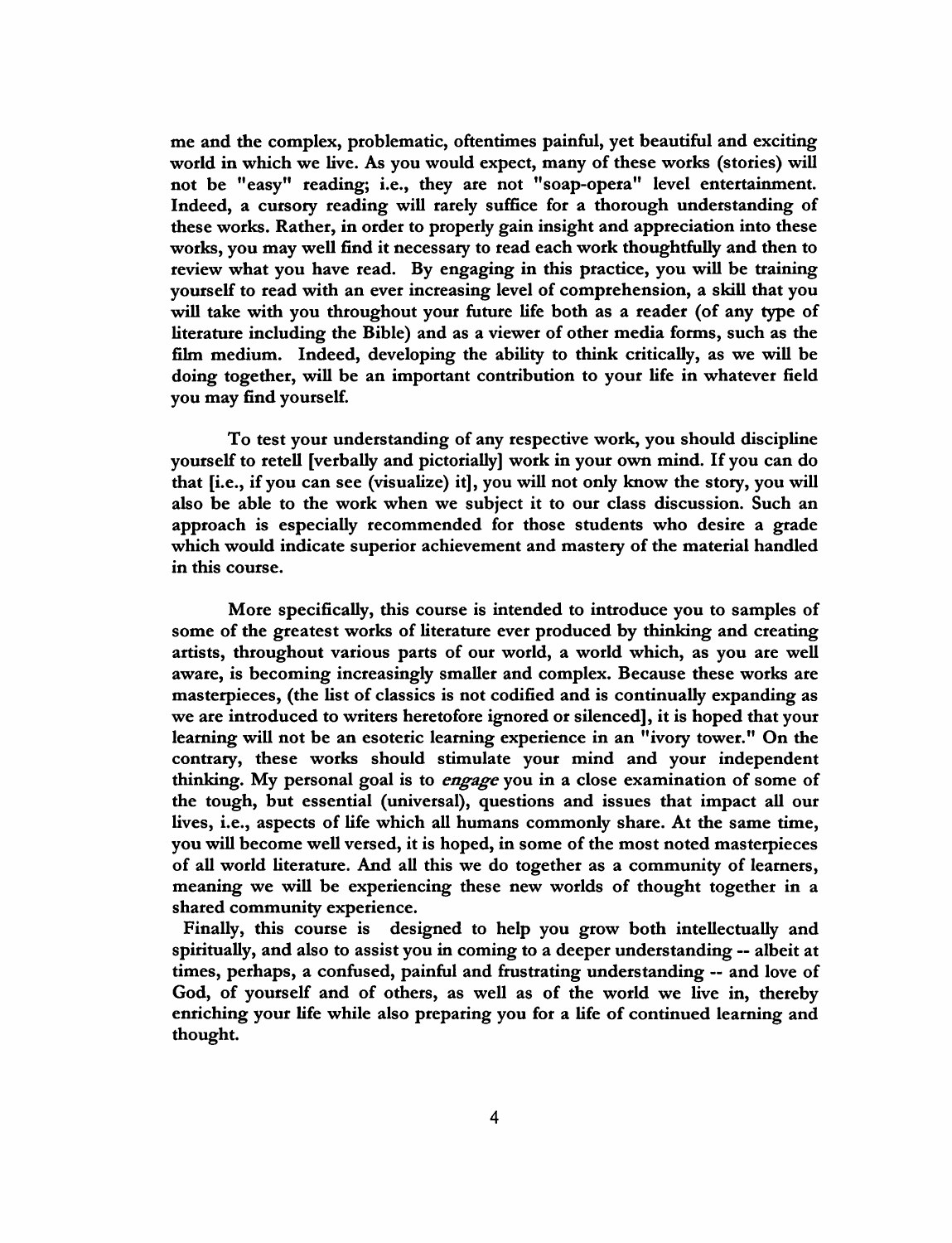#### *GRADING*

*The grade you receive in this course is based on three criteria: 1) the periodic and unannounced (but virtually daily) quiz; 2) the mid-term; and 3) the final examination. The mid-term will cover the first seven-plus weeks of the term; the final examination will cover the last eight. The final examination will not be comprehensive but rather will cover only the material handled in the last seven-plus weeks (post-mid-term material). Quizzes cover the assigned reading for any given day and are objective in nature, geared to reward you for having read the material when assigned. You will have approximately 14 —16 quizzes, which will result in an average quiz grade. This, in turn, will constitute a third of your grade along with the two examinations.*

#### *NOTE*

### *"QUIZZES CANNOT BE MADE UP SO PLEASE DON'T ASK"*

*If you must miss a class (or choose to miss) a quiz, you will receive a grade of "0" for that quiz, which computes to a "-5" in the grading computation. (For a detailed description of how this grade is computed, please see the explanation at the end of this syllabus.\*\*) Consideration for exigent circumstances is made in that I will drop your TWO lowest quiz grades when computing the quiz grade average.*

*And so I repeat:*

### *"QUIZZES CANNOT BE MADE UP SO PLEASE DON'T ASK"*

#### *CHEATING*

*And one more thing you are not to do is cheat. So, please don't. If you must sell your soul, do it for something of greater significance. In any event, the result of cheating on a quiz will be a grade of "0" for that quiz. In addition, you will be required to submit an essay over a theme to be assigned. Cheating on either the mid-term or the final exam will result in an "F" for the class.*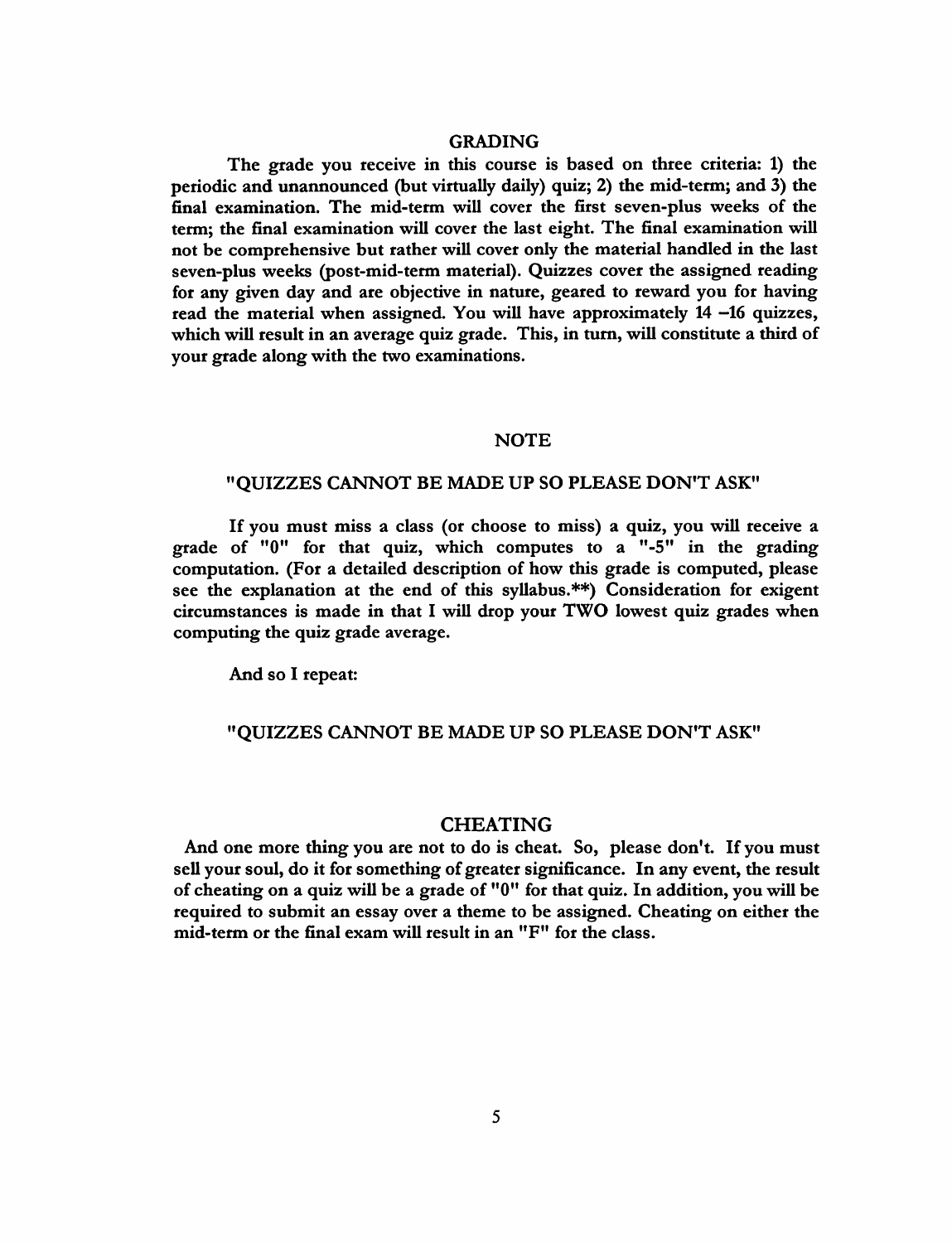### *ACADEMIC ACCOMMODATIONS*

*While all students are expected to meet the minimum standards for completion ofthis course as established by the instructor, students with disabilities may require academic accommodations. At Point Loma Nazarene University, these students are requested to file documentation during the first two weeks ofthe semester with the Academic Support Center (ASC), located in the Bond Academic Center. This policy assists the University in its commitment to full compliance with Section 504 of the Rehabilitation Act and the Americans with Disabilities Act. Section 504 (a) prohibits discrimination against students with special needs and guarantees all qualified students equal access to and benefits of PLNU programs and activities. Once the student files documentation, the ASC will contact the student's instructors and provide written recommendations for reasonable and appropriate accommodations to meet the individual learning*  $n$ *eeds* of the *student*.

### *EXAM DATES*

*Mid-Term Sometime in Mid-October; Date to be determined.*

*Final Examination Wednesday, December 18, 2013: 1:30 - 4:00*

### *OFFICIAL SCHOOL HOLIDAYS*

*Friday, October 25 (Fall Break)*

*November 27 - 29 (Thanksgiving)*

*Last Day ofClass: December 13, 2013*